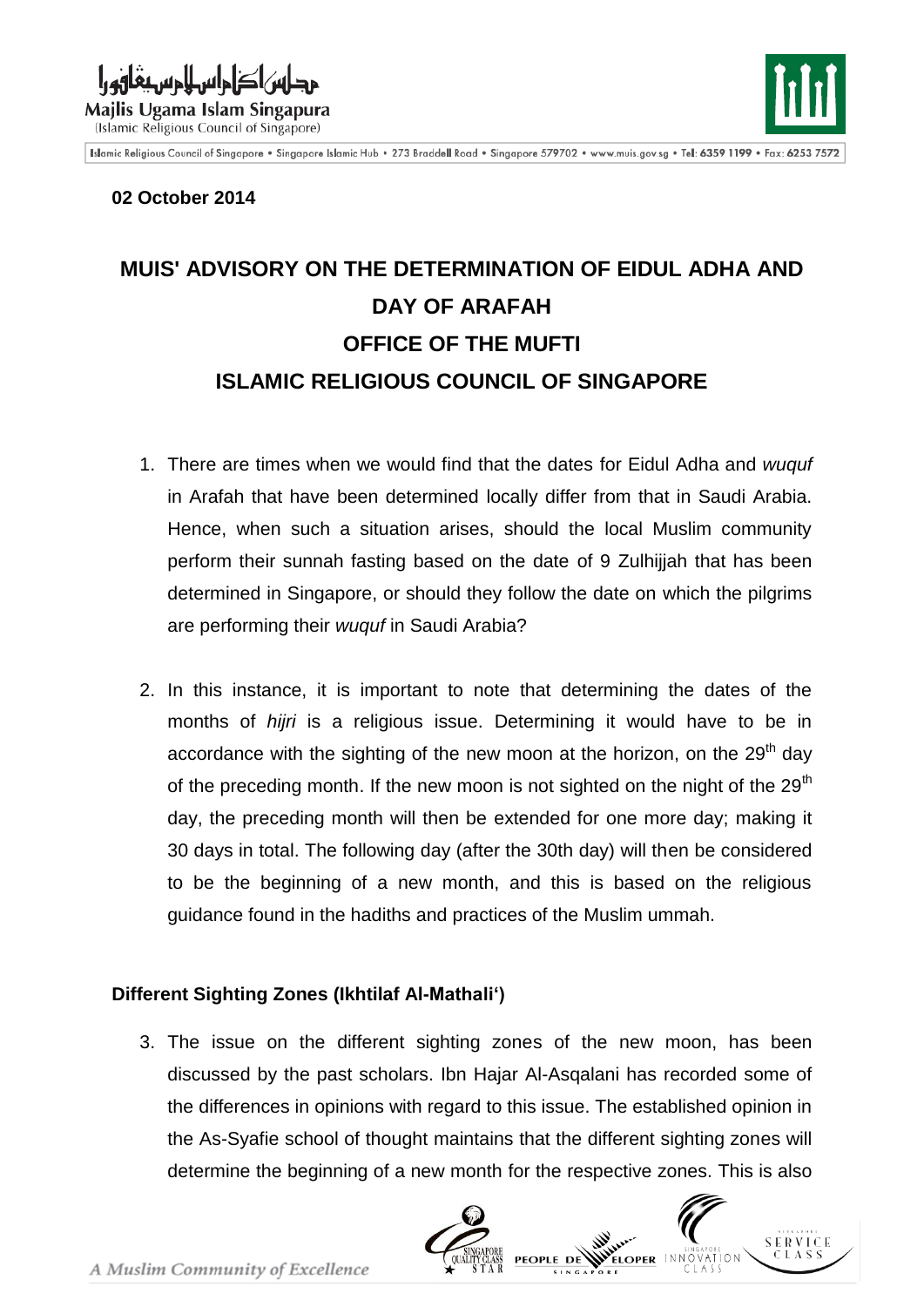the opinion of Ikrimah, al-Qosim bin Muhammad, Salim bin Abdillah bin Umar, Ibnu Abbas r.a, Imam Malik and Ishaq bin Rahuyah. (*Fathul Bari*, 4/123).

4. There are several narrations that expound on the different sighting zones in different countries. One of the narrations, as recorded by Imam Muslim, documented an incident when there was a difference in determining the beginning of Ramadan between those in Al-Sham (Damascus) and the companions in Madinah.

*Ibn Abbas was narrated to have said to Kuraib: 'For us here we saw it on Saturday night. So we would continue to observe fast till we complete thirty (days of fasting) or until we see (the new moon of Shawwal).' Kuraib then asked: "Is the sighting of the new moon by Mu'awiyah and his fasting not valid for you?" Ibn Abbas replied: "No, this is how the Messenger of Allah* عليه هللا صلى وسلم *has commanded us... "*

- 5. Al-Khatib al-Syarbini explained in his book Mughni Al-Muhtaaj: "*And when the crescent is sighted at a particular country, then it is compulsory for the neighbouring countries to follow suit, as in the case of city of Baghdad and the city of Kufa; and not for countries that are located far from each other, as in the case of Hijaz and Iraq"*.
- 6. *Mathla'* or the sighting zone in Singapore and the Southeast Asian region, differs from that of Saudi Arabia. Saudi Arabia is located further to the west of Singapore, and there is a significant timing difference between the two. Due to these reasons, the position of the new moon when it was sighted in Saudi Arabia is higher than when it was sighted in this region.
- 7. Hence, it becomes an individual responsibility for Muslims to follow the date that has been determined by their respective countries. If the first of Zulhijjah has been determined in Singapore, then the 9th of Zulhijjah – which is the Day of Arafah – would then have to be based on the date that has been determined earlier. It is hence not valid for local Muslims to perform the fast of Arafah based on the day that the pilgrims are performing their *wuquf* in Saudi.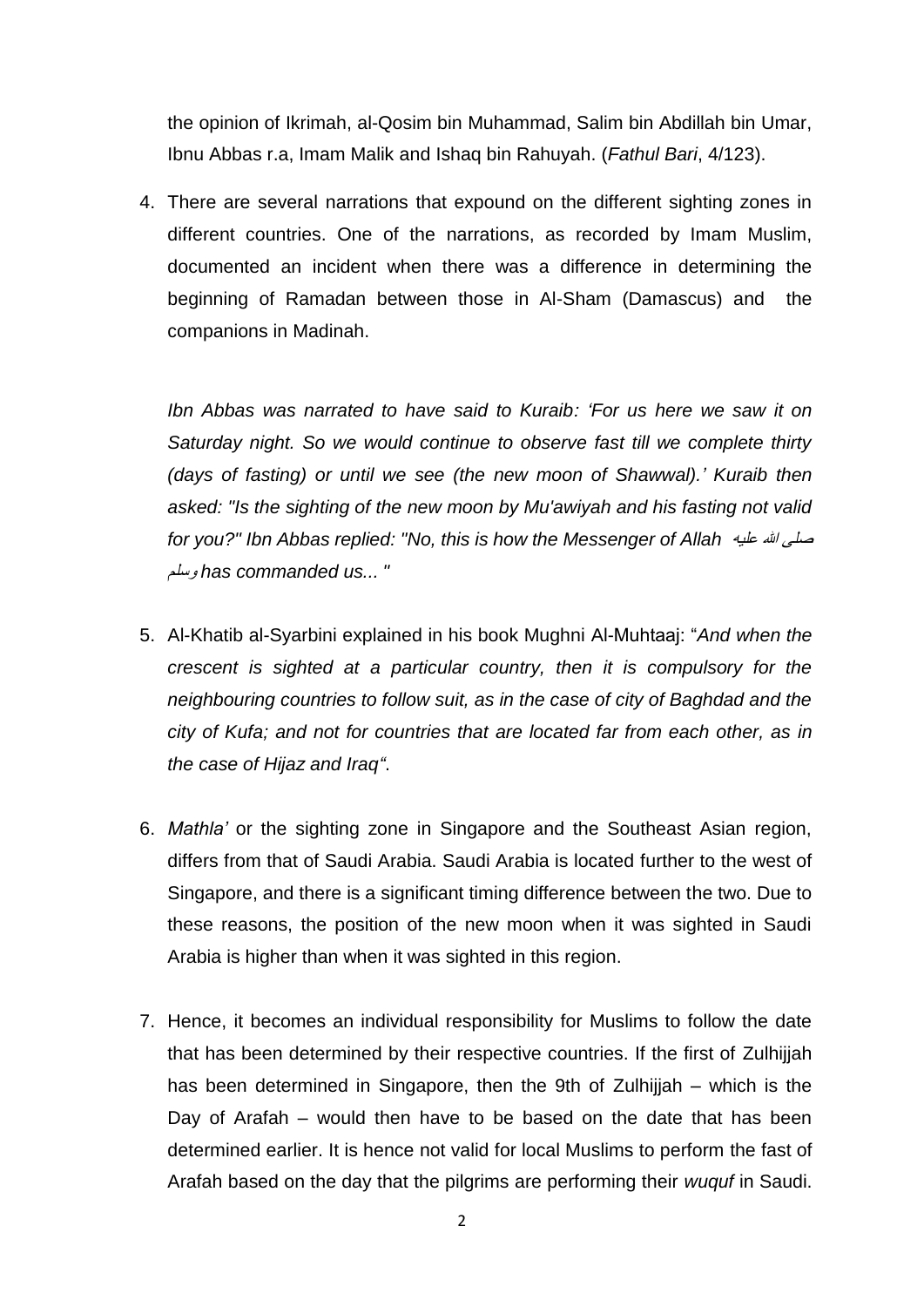Due to the geographical reasons, the position of the new moon in Singapore will differ from that in Saudi, and hence the date of the Day of Arafah will also differ in these two countries.

8. The Prophet s.a.w. mentioned in his haditth:

صَوْمُكُمْ يَوْمَ تَصُومُونَ وَفِطْرُكُمْ يَوْمَ تُفْطِرُونَ وَأَصْحَاكُمْ يَوْمَ تُضَحُّونَ َ

Which means: "*Your fast is on the day that all of you fast, and your Eidul Fitri is on the day all of you celebrate Eidul Fitri, and your Eidul Adha is one the day all of you celebrate the Eidul Adha*".

9. There is also another hadith in which the Prophet s.a.w. asserted that the performing of the sacrifice (korban) is dependent on the sighting of the new moon.

As narrated by Umm Salamah, the Prophet s.a.w. had said: "*And when you have sighted the new moon of Zulhijjah and there are amongst you who would like to perform the sacrifice, then he (the person who has intended to perform the sacrifice) should not cut his hair and nails*" (narrated by Imam Muslim).

- 10.The Fatwa Committee was asked on the issue of the difference in determining the beginning of Zulhijjah and Eidul Adha between Singapore and Saudi Arabia. The Committee concluded that<sup>1</sup>:
	- a. Hari Raya Haji ('Eiduladha) is not a social festival or anything to that effect; it is in fact a religious celebration that is closely connected to the acts of worship and prayer rituals for Muslims. All acts of worship and prayer rituals are accorded their own specific timings, and would differ

 1 **First Fatwa Collection**, first edition, 1987, Majlis Ugama Islam Singapura, Singapore, pg 20.